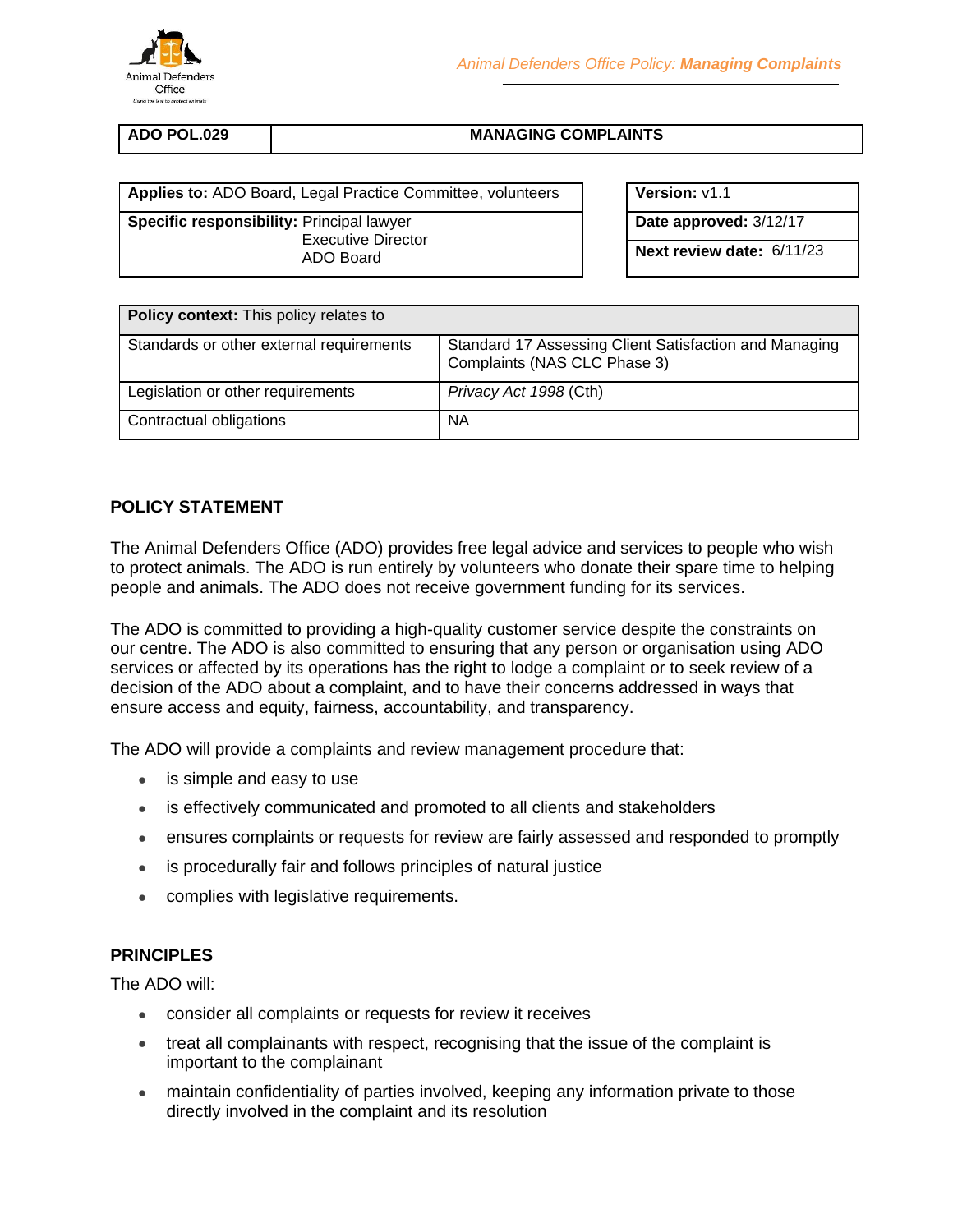- ensure advocacy is available to clients who make a complaint and require support
- resolve complaints, where possible, to the satisfaction of the complainant
- deal with all complaints and requests for review in a timely manner
- keep parties to the complaint informed of progress of the complaint
- ensure that the Board, Legal Practice Committee members, and volunteers are given information about the complaints procedure as part of their induction and are aware of procedures for managing client feedback and complaints
- ensure all service users, stakeholders and members are aware of the complaints policy and procedures
- ensure that a complainant is not penalised in any way or prevented from use of services during the progress of an issue
- ensure that feedback data (both positive and negative) is considered in organisational reviews and in planning service improvements.

## **PROCEDURES**

#### **Information for clients and stakeholders**

The ADO complaints procedure must be documented on our website.

All clients will be informed of their rights and responsibilities with regards to complaints and review at the earliest possible stage of their involvement with the ADO.

Depending on the availability of resources, the information should be made available to clients with limited access to written English.

### **Making a complaint**

A person wishing to make a complaint may do so in writing or verbally to:

- the volunteer they were dealing with at the time
- the supervisor of that volunteer
- the ADO's Executive Director
- the ADO's Principal Lawyer
- another member of the ADO's Legal Practice Committee, or
- the Board.

If the complaint is about:

- a volunteer, the complaint will normally be dealt with by their supervisor.
- a senior officer/Director, the complaint will normally be dealt with by the Executive Director.
- the Principal Lawyer, the complaint will normally be dealt with by the Executive Director or a member of the ADO Board.
- the Executive Director, the complaint will normally be dealt with by a member of the ADO

Board.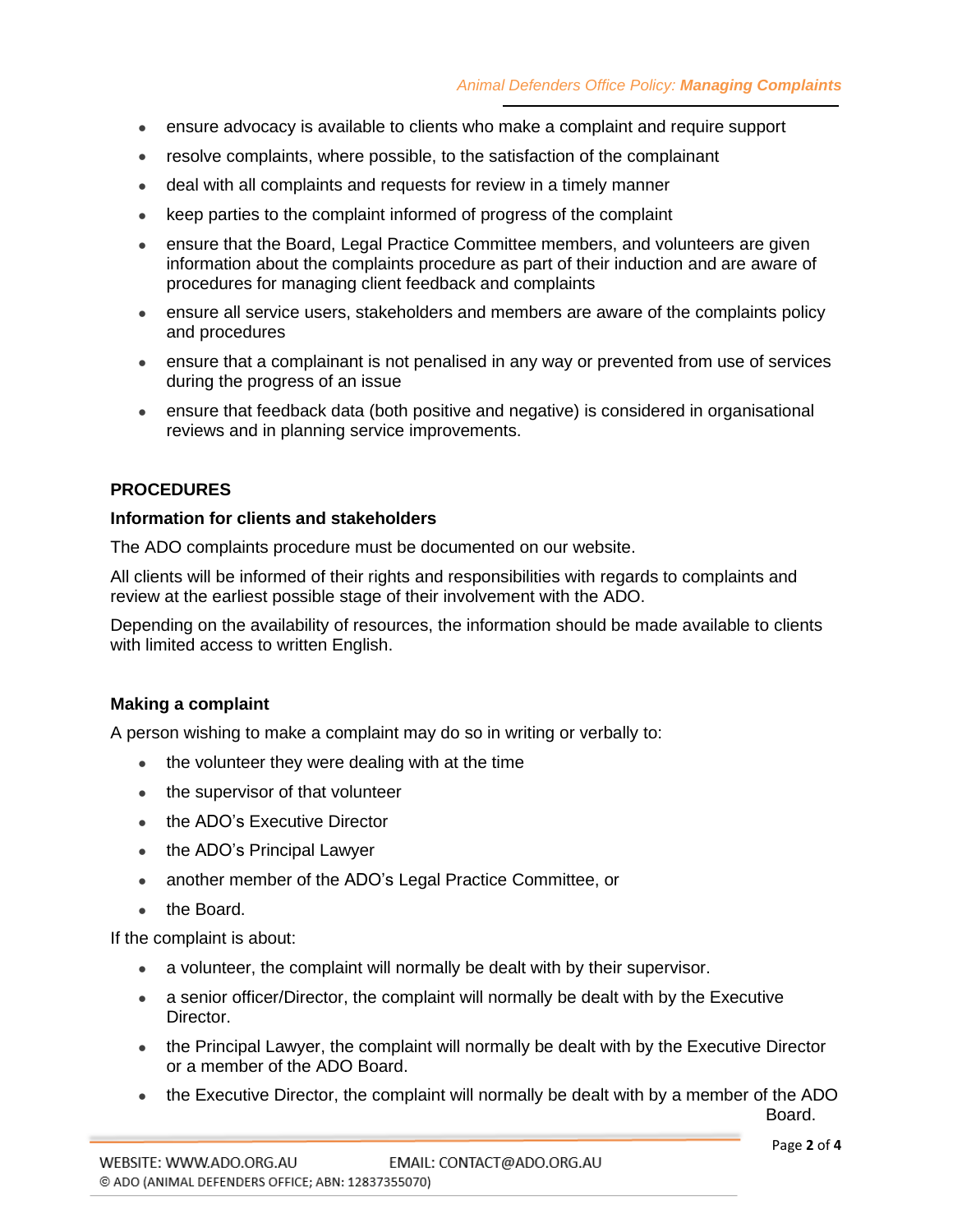• a member of the ADO Board, the complaint will normally be dealt with by the Principal Lawyer.

Written complaints may be sent to [contact@ado.org.au.](mailto:contact@ado.org.au) The Executive Director will be responsible for directing this correspondence to the appropriate person as listed.

### **Procedure for complaints management**

The person managing the complaint will be responsible for:

- 1. Processing the complaint:
	- registering the complaint
	- informing the complainant that their complaint has been received and providing them with information about the process and time frame.
- 2. Investigating the complaint:
	- examining the complaint as far as possible within 28 days, or as soon as practicable, of the complaint being received
	- investigating the complaint and deciding how to respond
	- informing the complainant in writing within 28 days of the complaint being received, of what is being done to investigate and resolve it and the expected time frame for resolution.

As far as possible, complaints will be investigated and resolved within 28 days of being received. If this time frame cannot be met, the complainant will be informed of the reasons why and of the alternative time frame for resolution.

- 3. Resolving the complaint:
	- Making a decision or referring to the appropriate people for a decision within 28 days of the complaint being received:
		- informing the complainant of the outcome:
			- o upheld (and if so what will be done to resolve it)
			- o resolved (and how this has been achieved); or
			- o if no further action can be taken, the reasons for this.
	- Informing the complainant of any options for further action if required.
- 4. Reviewing the complaint:

If the complainant is not satisfied with the investigation and proposed resolution of their complaint they can seek a further review of the matter by the ADO Board. If a Board member is the subject of the complaint, that Board member will not take part in the review.

Complainants will also be advised that they may contact the ACT Law Society if they feel an ADO officer has engaged in:

- professional misconduct, or
- unsatisfactory professional conduct.